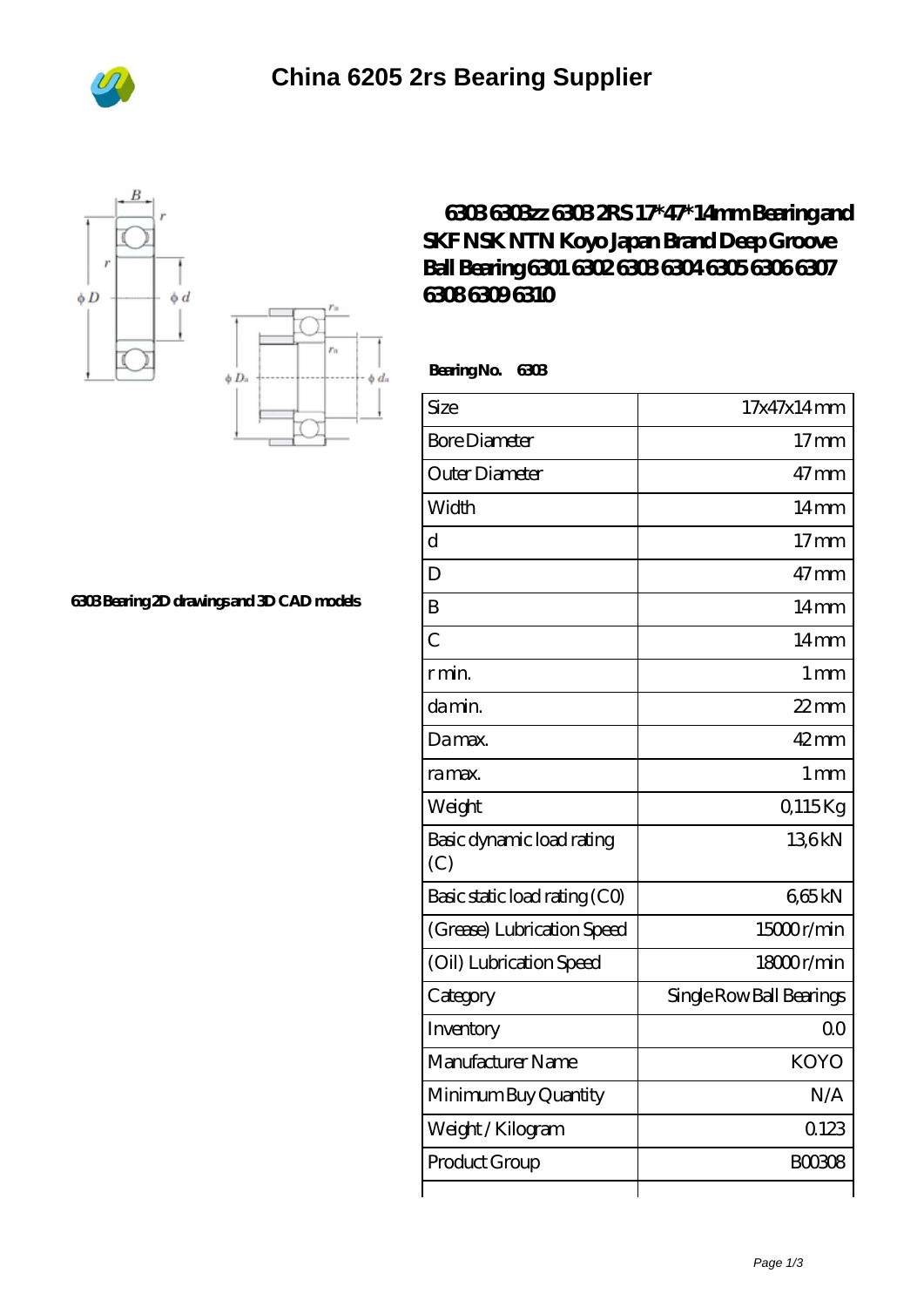

## **[China 6205 2rs Bearing Supplier](https://m.bi-countytransitway.com)**

| Enclosure                          | Open                                                                                                                                                                         |
|------------------------------------|------------------------------------------------------------------------------------------------------------------------------------------------------------------------------|
| Precision Class                    | ABEC 1   ISO PO                                                                                                                                                              |
| Maximum Capacity / Filling<br>Slot | No                                                                                                                                                                           |
| Rolling Element                    | <b>Ball Bearing</b>                                                                                                                                                          |
| Snap Ring                          | No                                                                                                                                                                           |
| <b>Internal Special Features</b>   | No                                                                                                                                                                           |
| Cage Material                      | Steel                                                                                                                                                                        |
| Internal Clearance                 | CO-Medium                                                                                                                                                                    |
| Inch - Metric                      | Metric                                                                                                                                                                       |
| Long Description                   | 17MM Bore; 47MM<br>Outside Diameter; 14MM<br>Outer Race Diameter:<br>Open; Ball Bearing; ABEC 1<br>ISO PO, No Filling Slot; No<br>Snap Ring, No Internal<br>Special Features |
| Category                           | Single Row Ball Bearing                                                                                                                                                      |
| <b>UNSPSC</b>                      | 31171504                                                                                                                                                                     |
| Harmonized Tariff Code             | 8482105068                                                                                                                                                                   |
| Noun                               | Bearing                                                                                                                                                                      |
| <b>Keyword String</b>              | Ball                                                                                                                                                                         |
| Manufacturer URL                   | http://www.koyousa.com                                                                                                                                                       |
| Manufacturer Item Number           | 6303                                                                                                                                                                         |
| Weight/LBS                         | 0272                                                                                                                                                                         |
| Outside Diameter                   | 1.85 Inch   47 Millimeter                                                                                                                                                    |
| Outer Race Width                   | 0.551 Inch   14 Millimeter                                                                                                                                                   |
| Bore                               | 0669Inch   17 Millimeter                                                                                                                                                     |
| Bearing No.                        | 6303                                                                                                                                                                         |
| r(min)                             | 1                                                                                                                                                                            |
| $\operatorname{Cr}$                | 17.0                                                                                                                                                                         |
| CQr                                | 665                                                                                                                                                                          |
| Cu                                 | 0550                                                                                                                                                                         |
| fO                                 | 124                                                                                                                                                                          |
|                                    |                                                                                                                                                                              |